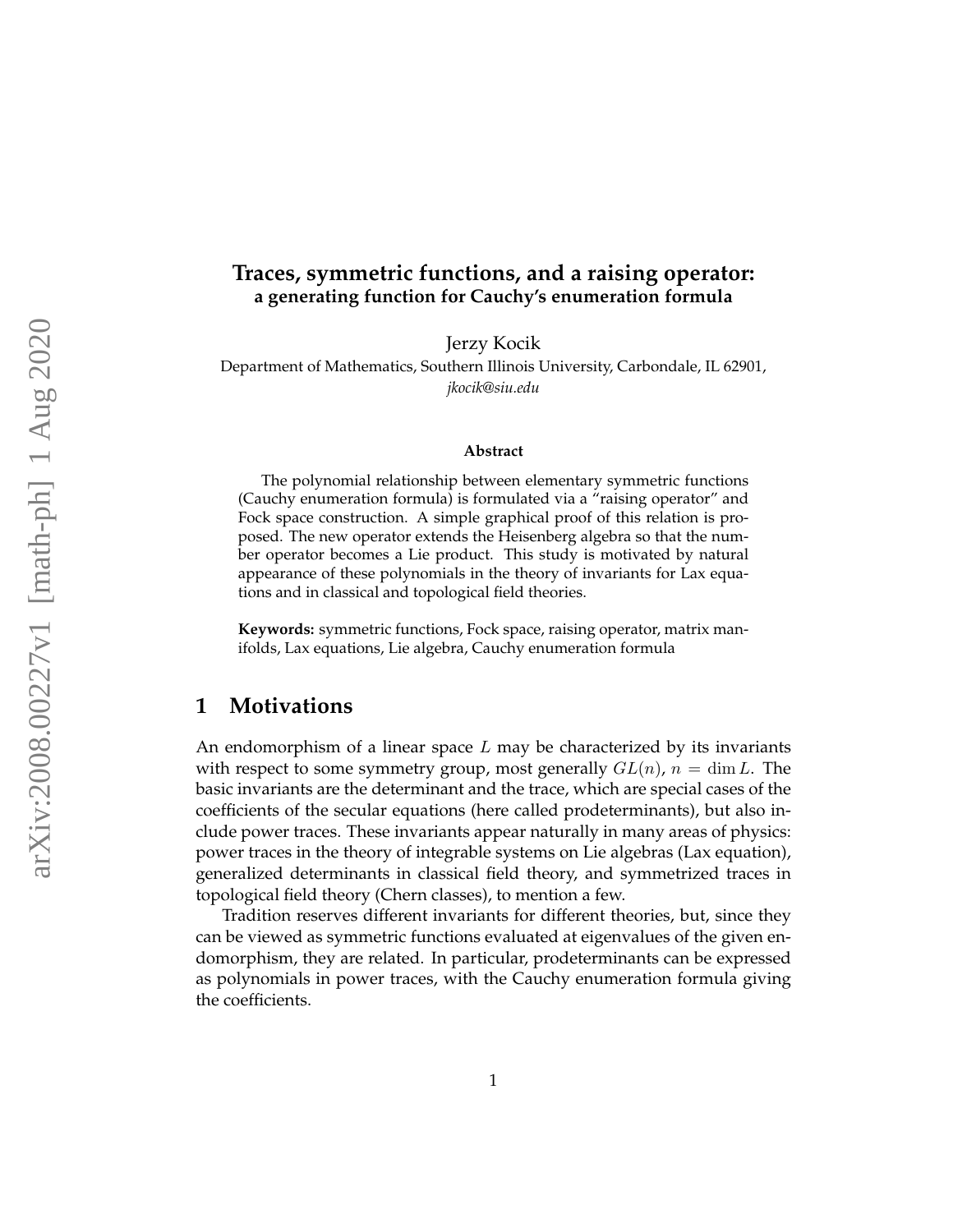In these notes, we introduce a "raising operator" which allows one to construct the Cauchy coefficients in these polynomial relation. We study some of its properties.

Although this work is motivated by the invariants of endomorphisms, the results are valid also for the theory of symmetric functions in general. Sections 2 and 3 are reviews of the basic facts on prodeterminants and symmetric functions. Sections 4, 5 and 6 deal with new results.

## **2 Determinants and traces of an endomorphism**

Determinant and trace are examples of invariants with respect to the adjoin action of the general linear group  $GL(n)$  acting on a linear space L, that is

$$
\operatorname{Tr} g A g^{-1} = \operatorname{Tr} A \qquad \qquad \det g A g^{-1} = \det A
$$

for any endomorphism  $A \in$  End L of a linear space L and  $g \in GL(n)$ . These generalize into two families of invariants. The elements of one, called **powertraces**, are defined

$$
I_k = \text{Tr } A^k, \qquad k = 1, 2, \dots \tag{2.1}
$$

The other family generalizes determinant; its elements, denoted by  $J_i$ , are defined as coefficients of the characteristic polynomial for the endomorphism A, namely

<span id="page-1-1"></span>
$$
\det (A - \lambda) = \sum_{i=0}^{n} (-\lambda)^{n-i} J_i
$$
 (2.2)

where  $n = \dim L$ . We shall call  $J_k$  a **prodeterminant** of order k. In particular

$$
J_1(A) = \text{Tr } A \quad (= I_1(A))
$$
  

$$
J_n(A) = \det A
$$

**Remark:** Generalized determinant (prodeterminant) can also be defined also as

$$
J_k = \frac{(-1)^{n-k}}{(n-k)!} \frac{d^{n-k}}{d\lambda^{n-k}} \det (A - \lambda)|_{\lambda=0}
$$

or, in a more explicit form, as

<span id="page-1-0"></span>
$$
J_k = \sum A[a_1, a_2, \dots, a_k]
$$
 (2.3)

where  $A$ [...] denotes determinant of the  $k \times k$  minor (submatrix) determined by the set of columns and rows indexed by the same subset  $[a_1, \ldots, a_k]$  of the set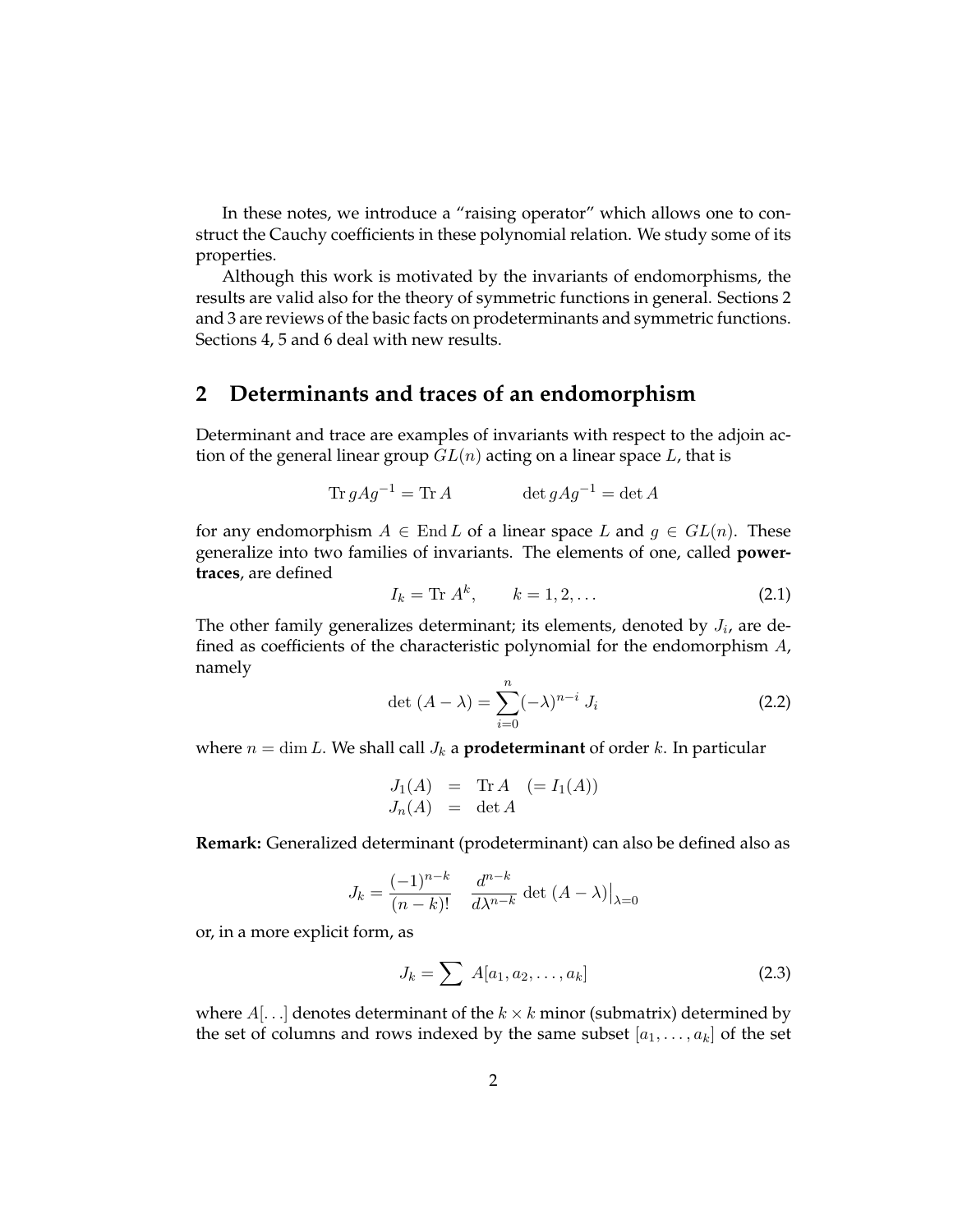$[1, \ldots, n]$ . The summation in [\(2.3\)](#page-1-0) extends over all  $\binom{n}{k}$  $\binom{n}{k}$  possible selections of such subsets.

**Example:** Let  $A$  be a  $3 \times 3$  matrix

$$
A = \left[ \begin{array}{ccc} a & b & c \\ d & e & f \\ g & h & i \end{array} \right]
$$

Then one has the following prodeterminants

$$
J_1 = a + e + i
$$
  
\n
$$
J_2 = \det \begin{bmatrix} a & b \\ d & e \end{bmatrix} + \det \begin{bmatrix} a & c \\ g & i \end{bmatrix} + \det \begin{bmatrix} e & f \\ h & i \end{bmatrix}
$$
  
\n
$$
J_3 = \det A
$$

while the power-traces are

$$
I_1 = a + e + i
$$
  
\n
$$
I_2 = a^2 + e^2 + i^2 + 2db + 2gc + 2fh
$$
  
\n
$$
I_3 = a^3 + e^3 + i^3 + 3abd + 3cdg + 3bde
$$
  
\n
$$
+3efg + 3bfh + 3fgi + 3ach + 3chi
$$

Particular applications in systems with symmetries favor one of the two types of invariants, like Lax equations use rather  $I$  while the theory of Chern classes and some particle models  $-J$  (see Appendix A). But, in fact, the two are dependent:

<span id="page-2-0"></span>
$$
J_1 = I_1
$$
  
\n
$$
2J_2 = I_1^2 - I_2
$$
  
\n
$$
6J_3 = I_1^3 - 3I_1I_2 + 2I_3
$$
  
\n
$$
12J_4 = I_1^4 - 6I_1^2I_2 + 8I_1I_3 + 3I_2^2 - 6I_4
$$
  
\n... (2.4)

The polynomials on the right side of [\(2.4\)](#page-2-0) will be denoted by j and called **Cauchy polynomials** — they are the central topic of this note. The question is to determine the coefficients of these polynomials. They are known to be directly related to the rank of the conjugacy classes of the symmetric group (group of permutations). Section [4](#page-6-0) will present a new formula generating the polynomials with the corresponding coefficients. But first, we review some basic facts about symmetric functions.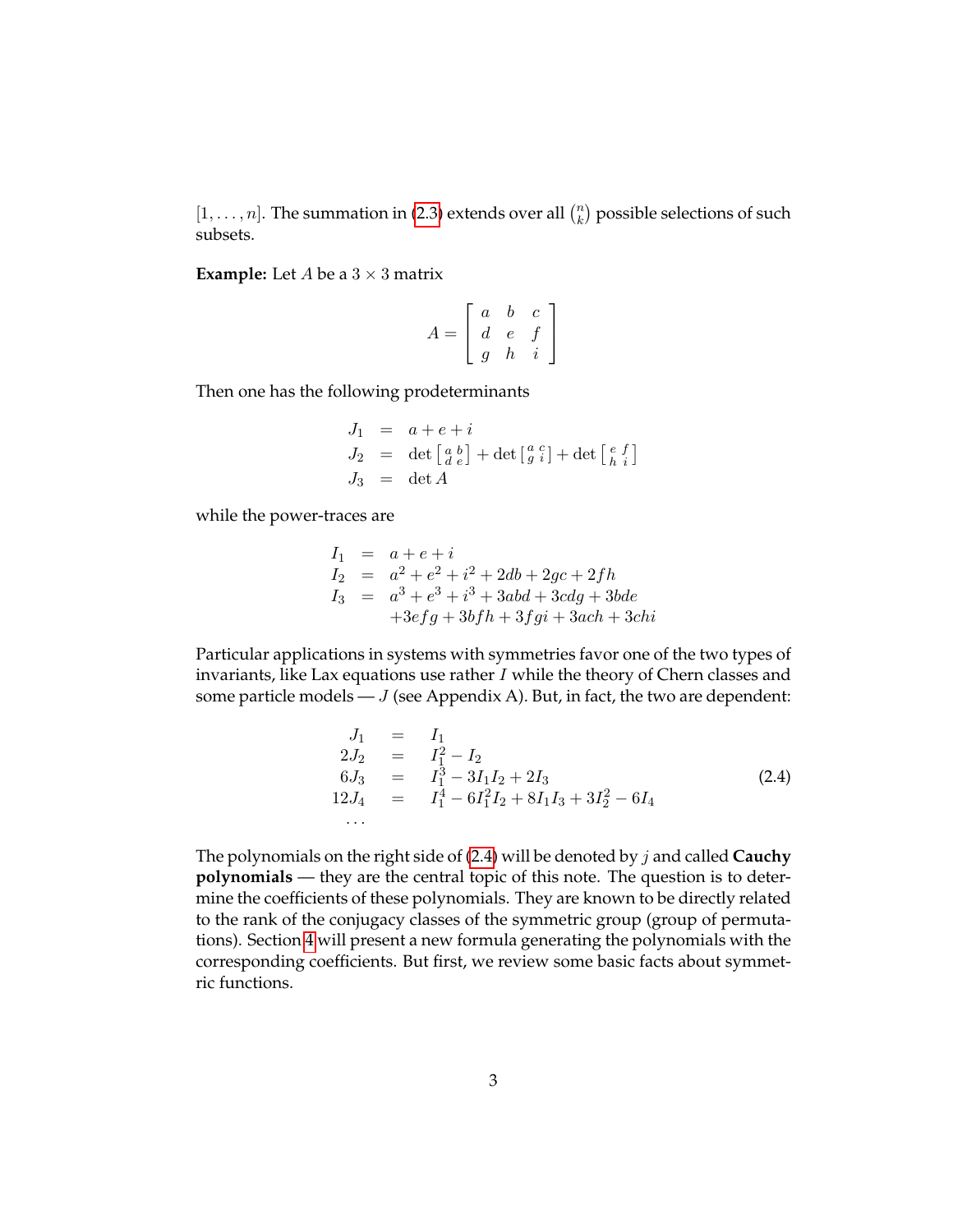## **3 Symmetric functions and Cauchy formula**

Connection of the invariants with the symmetric functions follows directly from the fact that if an endomorphism  $A$  has a diagonal matrix form in some basis, with eigenvalues on the diagonal

$$
A = \begin{bmatrix} \lambda_1 & 0 & \dots & 0 \\ 0 & \lambda_2 & \dots & 0 \\ \vdots & \vdots & \ddots & \\ 0 & 0 & & \lambda_n \end{bmatrix},
$$

then clearly

$$
I_k = \sum_i^n \lambda_i^k
$$

and

$$
J_k = \sum \lambda_{a_1} \cdot \lambda_{a_2} \cdot \ldots \cdot \lambda_{a_k},
$$

where the last sum runs over all  $\binom{n}{k}$  $\binom{n}{k}$  selections of  $k$  among the set of the  $n$  eigenvalues  $\lambda$  of the endomorphism A. These expressions can easily be recognized as the symmetric functions evaluated on the set of eigenvalues of  $A$ . Invariants  $I$ and J corresponds to the two types of basic symmetric functions. Consequently, relations [\(2.4\)](#page-2-0) may be understood as a transformation formula for the change of basis of the space of symmetric functions.

Let us recall some basic facts about symmetric functions. The space of symmetric functions of degree k is denoted by  $S_k$ . The three most frequently used families of basic symmetric functions in variables  $x_1, x_2, \ldots, x_n$  are these:

A. ELEMENTARY SYMMETRIC FUNCTIONS:

$$
c_k = \sum x_{i_1} x_{i_2} \dots x_{i_k} \qquad \qquad 1 \le i_1 < i_2 < \dots < i_k \le n
$$

B. Power sums:

<span id="page-3-0"></span>
$$
s_k = x_1^k + x_2^k + \ldots + x_n^k \tag{3.1}
$$

C. WRONSKI FUNCTIONS:

$$
w_k = \sum x_{i_1} x_{i_2} \dots x_{i_k} \qquad \qquad 1 \leq i_1 \leq i_2 \leq \dots \leq i_k \leq n
$$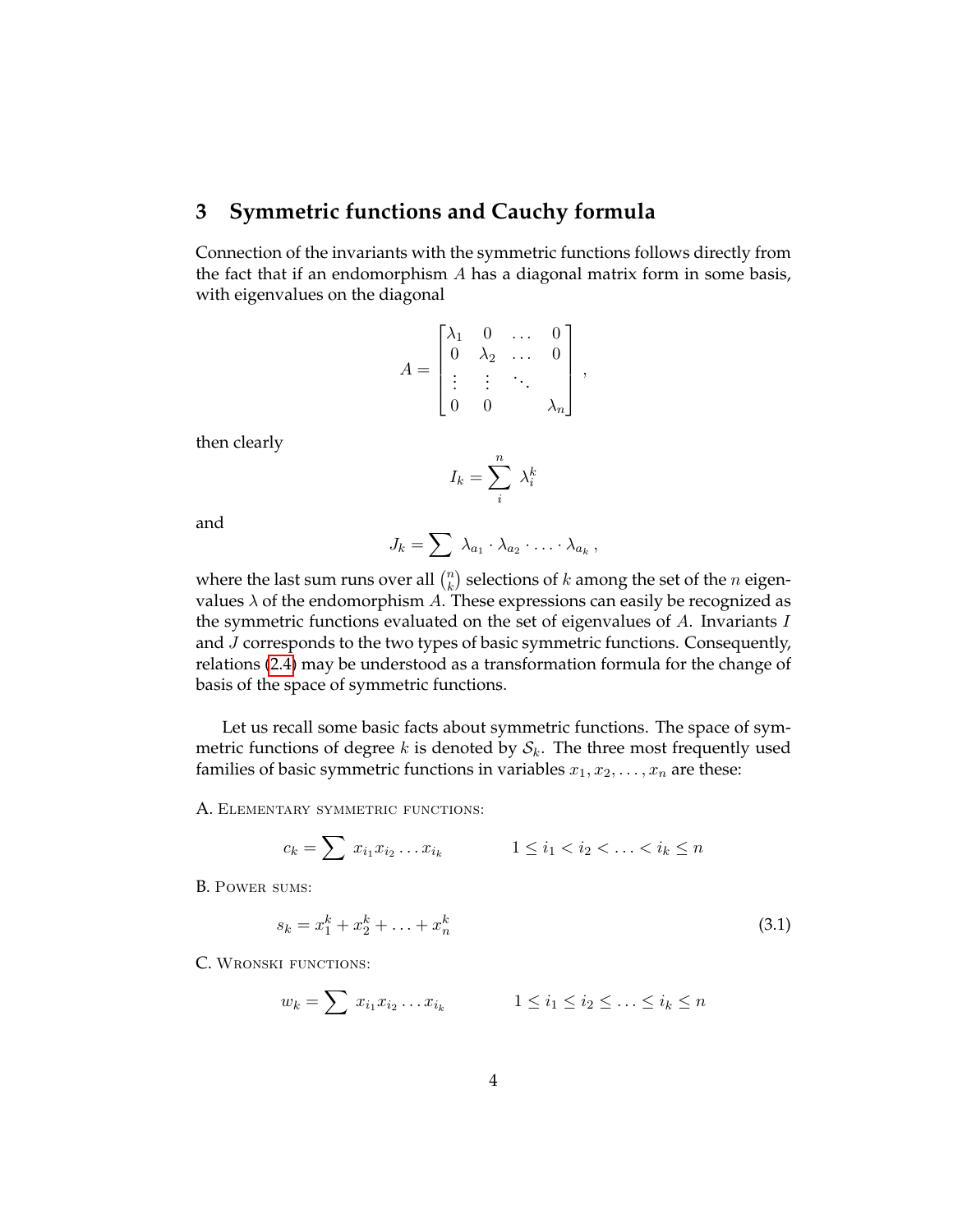The number  $n$  of variables in these definitions may essentially be unrestricted one can always set  $x_i = 0$  for  $i > n$ . Here is an example of the basic symmetric functions of degree 1, 2 and 3 in three variables:

$$
c_1 = s_1 = w_1 = x_1 + x_2 + x_3
$$
  
\n
$$
c_2 = x_1x_2 + x_2x_3 + x_1x_3
$$
  
\n
$$
s_2 = x_1^2 + x_2^2 + x_3^2
$$
  
\n
$$
w_2 = x_1^2 + x_2^2 + x_3^2 + x_1x_2 + x_2x_3 + x_1x_3
$$
  
\n
$$
c_3 = x_1x_2x_3
$$
  
\n
$$
s_3 = x_1^3 + x_2^3 + x_3^3
$$
  
\n
$$
w_3 = x_1^3 + x_2^3 + x_3^3 + x_1x_2x_3 + x_1^2x_2 + x_1x_2^2
$$
  
\n
$$
+x_1^2x_3 + x_1x_3^2 + x_2^2x_3 + x_2x_3^2
$$

**Definition 3.1** *By*  $\lambda \vdash k$  *we denote a fact that the set*  $\lambda = (\lambda_1, \lambda_2, \ldots)$  *is a partition of natural number* k*, that is:*

$$
\lambda_1 + \lambda_2 + \ldots + \lambda_k = k
$$
  

$$
\lambda_1 \le \lambda_2 \le \ldots \le \lambda_k
$$

*A partition can alternatively be described by a partition symbol*  $\alpha = [\alpha_1, \alpha_2, \dots, \alpha_k]$ *in which*  $\alpha_i$  *denotes the number of i's among the elements of set*  $\lambda$ *. Thus* 

 $1 \cdot \alpha_1 + 2 \cdot \alpha_2 + \ldots + k \cdot \alpha_k = k$ 

*By*  $\alpha \models k$  *we denote that*  $\alpha$  *is a partition symbol of*  $k$ *.* 

**Example:** Number 10 admits partition  $1 + 1 + 1 + 3 + 4 = 10$ , thus we write  $(1, 1, 1, 3, 4) \vdash 10$ . For the partition symbol we write  $[3, 0, 1, 1] \models 10$ .

The **fundamental theorem of symmetric functions** states that basis of the space of homogeneous symmetric functions of degree  $k$  may be composed from products of members of any of these families. If  $b_i$  denotes the members of any of the families of the basic functions [\(3.1\)](#page-3-0), then the set of products

$$
\{b_1^{\alpha_1}\cdot b_2^{\alpha_2}\cdot\cdots\cdot b_k^{\alpha_k}\mid \alpha \models k\}
$$

<span id="page-4-0"></span>forms a basis of the space  $S_k$  of symmetric functions of degree k. The relation between the types of symmetric functions is well known (see, e.g., [\[9\]](#page-14-0)). In particular: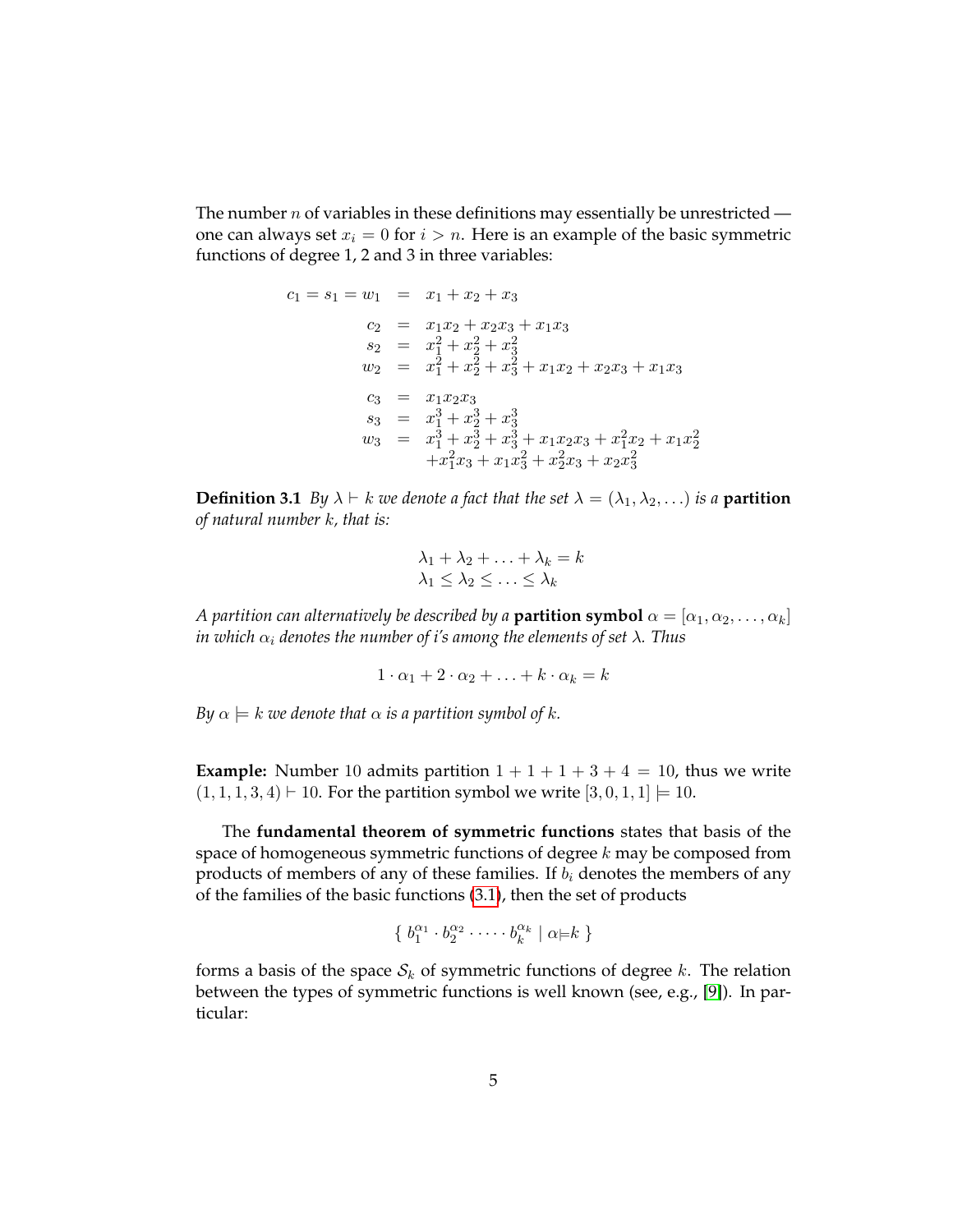**Theorem 3.2** *Any elementary symmetric function can be expressed as a linear combination of products of the power sums:*

$$
c_k = \sum_{\alpha \models k} (-1)^{\alpha_2 + \alpha_4 + \dots} \cdot \frac{h(\alpha)}{n!} \cdot s_1^{\alpha_1} \cdot s_2^{\alpha_2} \cdot \dots \cdot s_k^{\alpha_k}
$$

*where the sum runs over all partitions of k and where*  $h(\alpha)$  *is known as Cauchy formula, is given by*

$$
h(\alpha) = \frac{n!}{\alpha_1! \alpha_2! \cdots \alpha_k! \cdot 1^{\alpha_1} 2^{\alpha_2} \cdots k^{\alpha_k}}
$$

.

This theorem provides the coefficients of the polynomial expansion of prodeterminants in terms of traces, (Eq. [2.4\)](#page-2-0).

Interestingly, the relation between Wronski functions  $w$  and power sums  $s$ utilizes the same Cauchy formula, but without alternating sign:

$$
w_k = \sum_{\alpha \models k} \frac{h(\alpha)}{n!} s_1^{\alpha_1} \cdot s_2^{\alpha_2} \cdot \ldots \cdot s_k^{\alpha_k}
$$

Proofs of this statements involve usually a rather unpleasant juggling with sums, indices, and logarithms [\[9\]](#page-14-0). In the next section, we shall give a different derivation on Cauchy coefficients. An alternative simple proof will be provided in Section [6.](#page-9-0)

<span id="page-5-0"></span>**Remark 3.3** *Cauchy formula appears naturally in yet another context, namely in the theory of symmetric groups. It is well known that any element of symmetric group*  $S_n$ *can be written as a product of cyclic permutations. Two elements of*  $S_n$  *belong to the same adjoint class if both are composed from cycles of the same length. From this, it immediately follows that a conjugacy class may be labeled uniquely by a partition of n, say by a partition symbol*  $\alpha = [\alpha_1, \alpha_2, \dots, \alpha_n]$ , and that the size of the corresponding *class is*

$$
h(\alpha) = \frac{n!}{\alpha_1! \alpha_2! \cdots \alpha_k! \cdot 1^{\alpha_1} 2^{\alpha_2} \cdots k^{\alpha_k}}
$$

*This is a straightforward enumeration formula. Typically, these two appearances of Cauchy formula — in the theory of symmetric functions and in symmetric group — are left unrelated. Our proof of the prodeterminant-trace formula is actually based on the combinatorial meaning of the Cauchy formula.*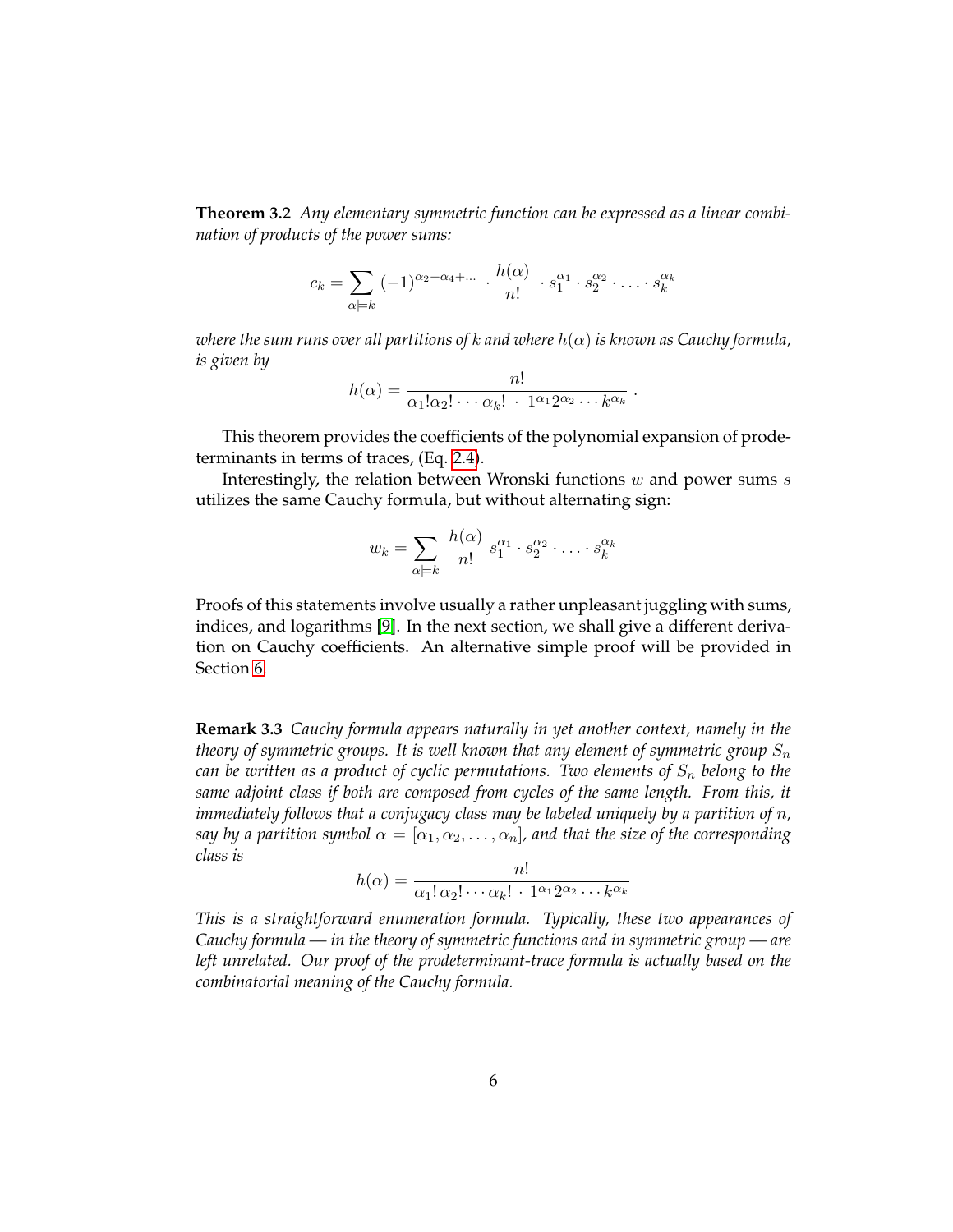## <span id="page-6-0"></span>**4 Fock construction for Cauchy polynomials (main result)**

In this section we provide some insight into the structure of relations [\(2.4\)](#page-2-0) in terms a Fock space construction. Here we abstract from the functional meaning of the components of these relations, but rather we will treat these relations as polynomials on their own. In particular, polynomials [\(2.4\)](#page-2-0) are obtained in a recursive process of raising a "vacuum" state in the space of multivariate polynomials. (Not to be confused with the raising operator appearing in a related context, like in [\[2\]](#page-14-1)).

Let  $\mathcal{P}[x]$  be a linear space of finite polynomials over variables  $x_1, x_2, x_3 \ldots$ etc. We shall use the multi-index notation  $(n) = (n_1, n_2, \ldots)$ . The monomials

$$
x^{(n)} = x_1^{n_1} \ x_2^{n_2} \ x_3^{n_3} \dots
$$

form a basis of  $\mathcal{P}[x]$ , and a general element of  $\mathcal{P}[x]$  is

$$
p(x) = \sum_{(n)} c_{(n)} x^{(n)}
$$

with some coefficients  $c_{(n)}$ . We shall also use Dirac notation and write  $x^{(n)}$  =  $|n_1, n_2, \ldots \rangle$ , so that

$$
p(x) = \sum_{(n)} c_{(n)} |n\rangle
$$

Clearly,  $c_{(n)} = \langle n | p(x) \rangle$ .

**Definition 4.1** *Derivation operator*  $\delta \in$  End  $\mathcal{P}[x]$  *is defined by its action on a single variable and by Leibniz rule*

<span id="page-6-1"></span>
$$
\begin{array}{ll}\n(i) & \delta x_k = k x_{k+1} \\
(ii) & \delta (ab) = \delta a \cdot b + a \cdot \delta b\n\end{array} \tag{4.1}
$$

**Proposition 4.2** For a simple power  $x_k^n$  and for a general monomial, one has respec*tively the following formulae*

$$
(i) \quad \delta x_k^n = n k x_k^{n-1} x_{k+1}
$$
  
\n
$$
(ii) \quad \delta x^{(n)} = \sum_{i: n_i > 0} i \cdot n_i \cdot x^{(n)} \cdot x_{n_{i+1}+1} / x_{n_i}.
$$
\n(4.2)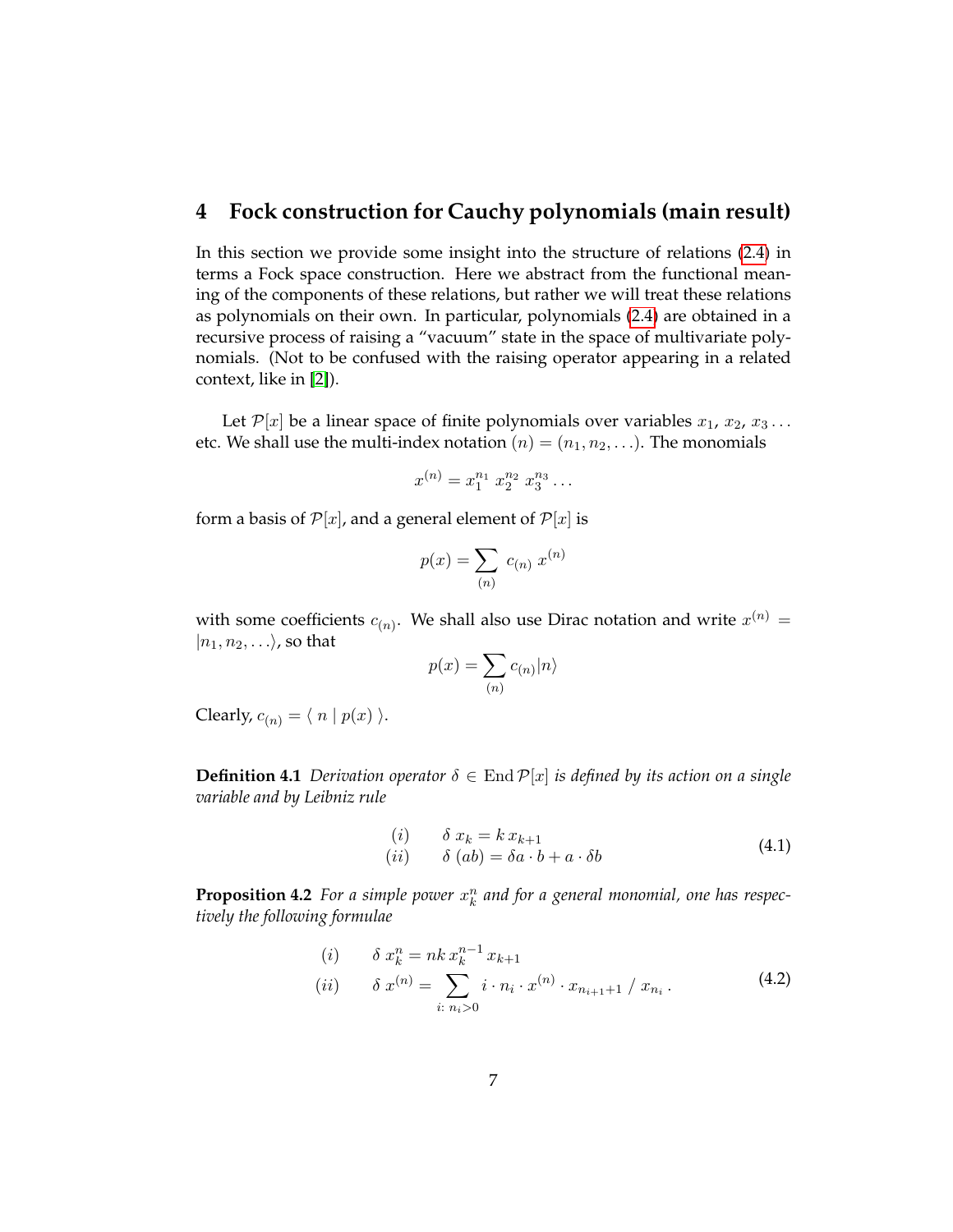The last formula can be written in Dirac notation as

$$
\delta |n_1, n_2, \ldots \rangle = \sum_i i n_i |n_1, n_2, \ldots, n_{i-1}, n_i - 1, n_{i+1} + 1, n_{i+2}, \ldots \rangle \qquad (4.3)
$$

where the sum extends over the terms for which  $n_i > 0$ . (Or, equivalently, one can simply set  $|n_1, n_2, \ldots \rangle = 0$  whenever  $n_i < 0$  for some *i*).

We shall now define a **raising** operator  $\Delta^-$  ∈ End  $\mathcal{P}[x]$  by

<span id="page-7-2"></span>
$$
\Delta^{-} = \hat{x}_1 - \delta \,, \tag{4.4}
$$

where  $\hat{x}_1$  denotes operator of multiplication by variable  $x_1$ . Consider a sequence of polynomials (coherent states) determined by a consecutive application of the raising operator ∆−, namely

<span id="page-7-0"></span>(i) 
$$
j_1(x) = x_1
$$
  
(ii)  $j_{k+1}(x) = \Delta^{-} j_k = (\hat{x}_1 - \delta) j_k$ . (4.5)

One can easily generate the following sequence of polynomials:

<span id="page-7-1"></span>
$$
j_1(x) = x_1\n j_2(x) = x_1^2 - x_2\n j_3(x) = x_1^3 - 3x_1x_2 + 2x_3\n j_4(x) = x_1^4 - 6x_1^2x_2 + 8x_1x_3 + 3x_2^2 - 6x_4\n j_5(x) = x_1^5 - 10x_1^3x_2 + 20x_1^2x_3 + 15x_1x_2^2 - 30x_1x_4 - 20x_2x_3 + 24x_5\n... (4.6)
$$

where the first polynomial  $j_1 = x_1$  may be viewed as a "vacuum state" and  $j_k = \Delta^k j_1$  as the k-th "excited state" obtained via the raising operator  $\Delta^-$ . One may easily recognize in the above the polynomials [\(2.4\)](#page-2-0):

**Theorem 4.3** *The system determined by raising operator* ∆<sup>−</sup> *and Fock space construction* [\(4.5\)](#page-7-0) *coincides with Cauchy polynomials. In particular, let*  $A \in$  End L *be an endo*morphism of a linear space. Denote  $I_i = {\rm Tr}\, A^i.$  Then the k-th prodeterminant  $J_k(A)$ *is*

$$
J_k(A) = \frac{1}{k!} j_k(I_1, I_2, ..., I_k)
$$

A graphical proof of this theorem is provided in section [6.](#page-9-0)

**Remark 4.4** *The family of polynomials* j<sup>i</sup> *together with the raising operator* ∆<sup>−</sup> *may be interpreted and studied as a so-called* **Appell system** *(see [\[5\]](#page-14-2)).*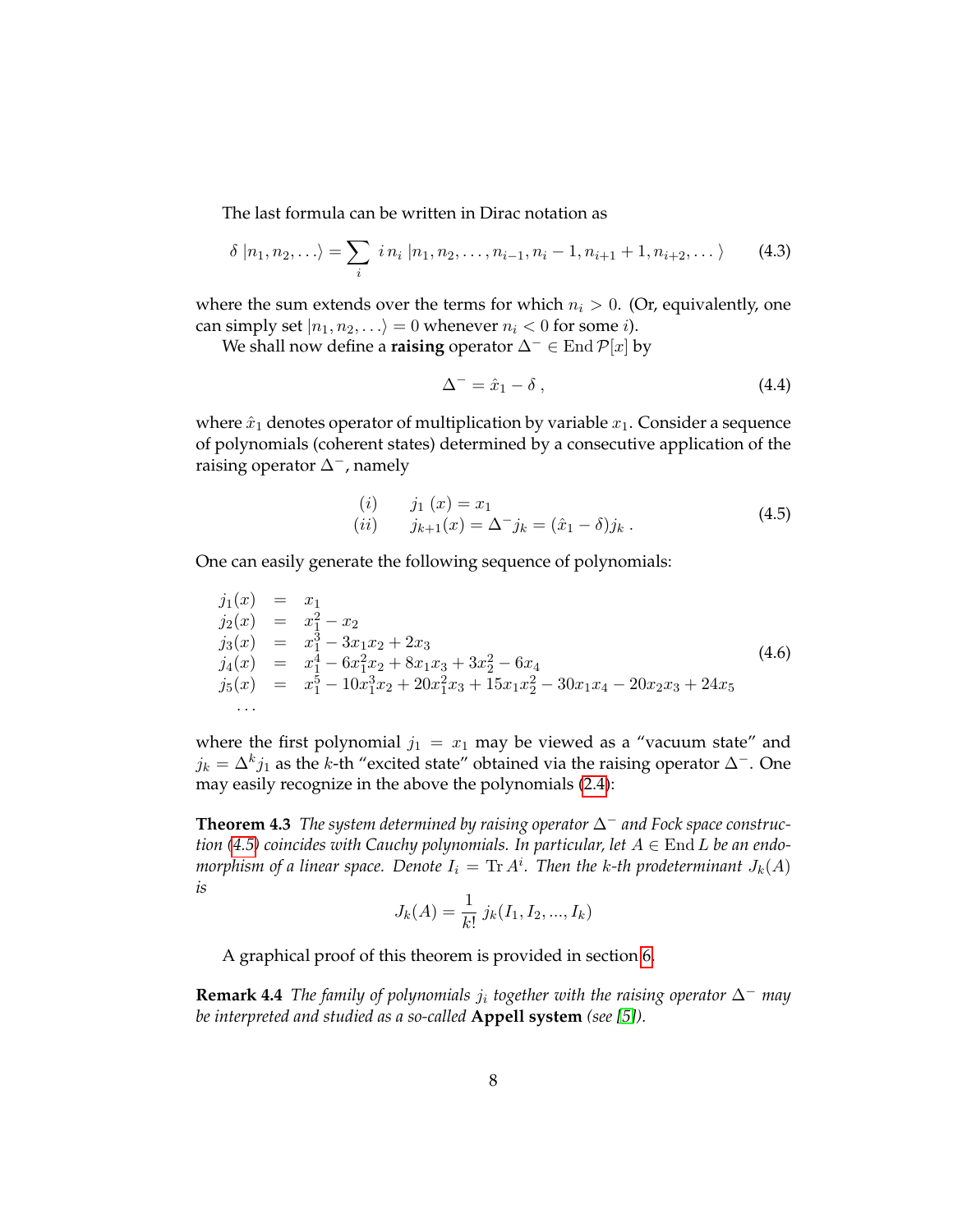One may define a **complementary raising operator**

$$
\Delta^+=\hat{x}_1+\delta
$$

and the corresponding sequence of polynomials

(i) 
$$
k_1(x) = x_1
$$
  
(ii)  $k_{i+1}(x) = (\hat{x}_1 + \delta)k_i$ 

Interestingly enough, the absolute values of the coefficients of these two types of polynomials coincide, i.e.

$$
\langle j(x) | \mathbf{n} \rangle = \pm \langle k(x) | \mathbf{n} \rangle
$$

Thus  $\Delta^+$  enumerates directly the conjugacy classes of symmetric group:

**Corollary 1** *The number of elements of the conjugacy class of symmetric group*  $S_n$ *corresponding to a partition symbol*  $\alpha \models n$  *(i.e., consisting of elements that are compo* $s$ ition of cycles in which cycle of length  $i$  appears  $\alpha_i$  times) is a coefficient at  $x^{(\alpha)}$  of the *generating function*

$$
(x_1 + \delta)^{(\alpha_1 + \dots + \alpha_k)} x_1 = \sum c_{(\alpha)} x^{(\alpha)}
$$

*or, in Dirac notation,*

$$
\langle (x_i + \delta)^{(\alpha_1 + \ldots + \alpha_k)} x_1 | \alpha_1, \ldots, \alpha_k \rangle = \sum_{|\alpha|} c_n | \alpha_1, \ldots, \alpha_k \rangle
$$

## **5 Lie algebra**

The operators  $\hat{x}_i$  of multiplication by  $x_i$ , the partial derivatives  $\partial_i \equiv \partial/\partial x_i$  with respect to  $x_i$  and identity, all acting in the space of polynomials  $\mathcal{P}[x]$ , form Heisenberg Lie algebra  $H$ , the algebra of the harmonic oscillator. By including the derivation  $\delta$  defined in [\(4.1\)](#page-6-1), this algebra may be extended to a Lie algebra

<span id="page-8-0"></span>
$$
\bar{\mathcal{H}} = \text{gen} \left\{ \partial_i, \, \hat{x}_j, \, \delta \right\}. \tag{5.1}
$$

with the following commutation relations for the generators:

$$
\begin{array}{rcl} [\n\partial_i, \hat{x}_j] & = & \delta_{ij} \\ \n\left[\n\delta, \hat{x}_j\n\right] & = & j \cdot \hat{x}_{j+1} \\ \n\left[\n\partial_j, \delta\n\right] & = & j \cdot \hat{x}_{j+1} \cdot \hat{x}_j^{-2} \end{array}
$$

It is easy to calculate the Lie bracket of the two raising operators:

$$
[\ \Delta^-,\ \Delta^+ \ ] = 2 x_2 \delta
$$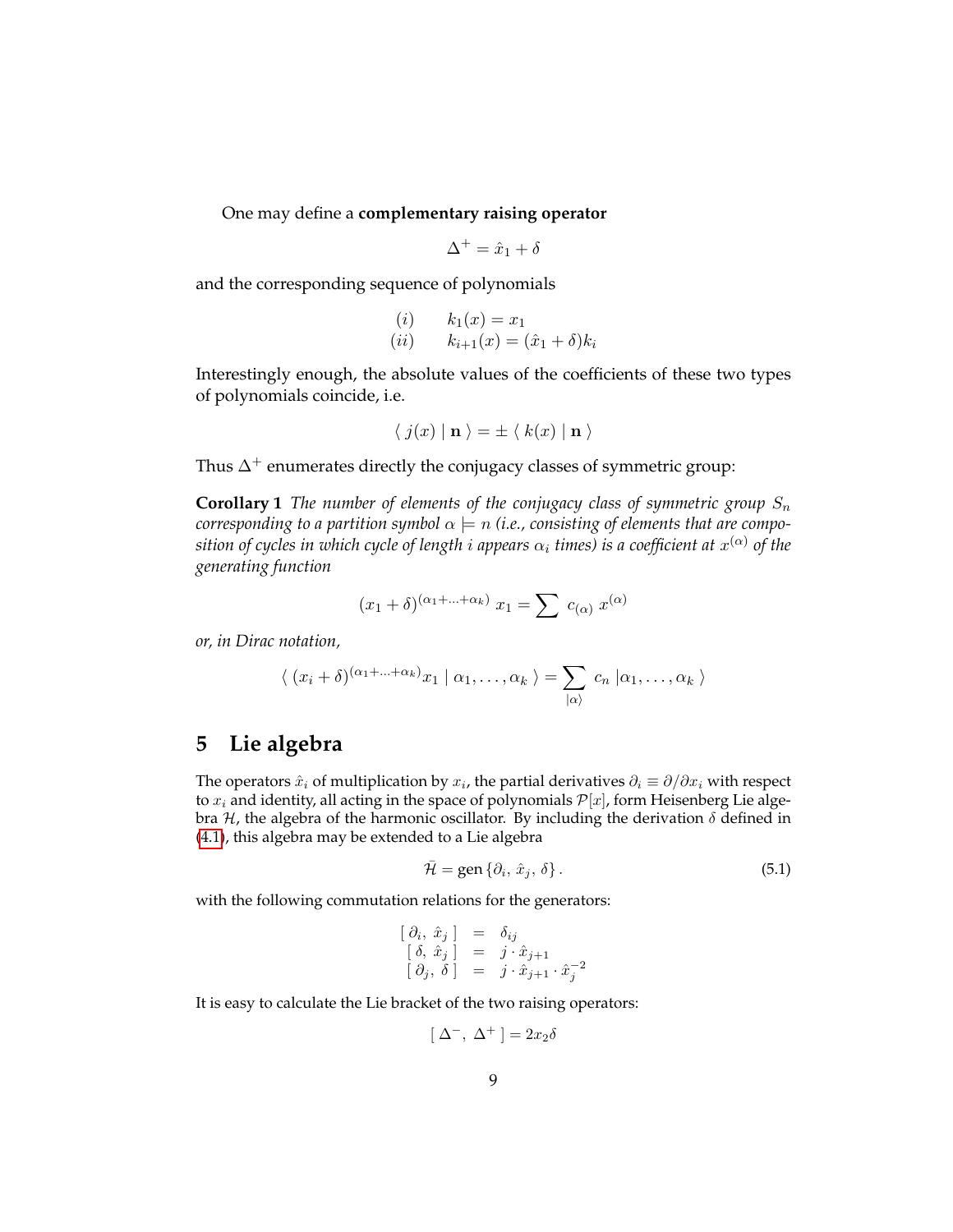Consider a subspace  $\mathcal{J}[x] \subset \mathcal{P}[x]$  spanned by polynomials  $\{j_1, j_2, \ldots\}$  of Equation [\(4.6\)](#page-7-1). By definition,  $\Delta^-$  is a raising operator in the subspace  $\mathcal{J}[x]$ . The derivative with respect to the first variable acts as a lowering operator:

$$
\partial_1 j_n = n \cdot j_{n-1}
$$

Derivative with respect to the k-th variable lowers the index by  $k$ :

$$
\partial_k j_n = \binom{n}{k} \cdot j_{n-k}
$$

Recall that the number operator is an operator  $N$  in the Fock space, defined on basis elements by  $N j_k = k \cdot j_k$  (eigenvectors). In the context of the standard Heisenberg algebra, the number operator does not lie in the Lie algebra, and must be defined as an element of the enveloping algebra, namely as a product  $N = \hat{x}\partial$ . It is remarkable that the Lie algebra  $\hat{H}$  [\(5.1\)](#page-8-0) does contain the number operator, since

$$
[\; \partial_1, \; \Delta^- \;]j_n = n \; j_n
$$

In general, one has:

$$
\begin{array}{rcl}\n\left[\right. \Delta^- , \ \partial_k \left.\right] j_n & = & \left(-\right)^k \left(\begin{matrix} n \\ k \end{matrix}\right) j_n \\
\left[\right. \Delta^+ , \ \partial_k \left.\right] k_n & = & \left(\begin{matrix} n \\ k \end{matrix}\right) k_k\n\end{array}
$$

## <span id="page-9-0"></span>**6 Graphic representation**

Prodeterminants [\(2.2\)](#page-1-1) can equivalently be defined as "averages" over traces:

$$
J_k = \frac{1}{k!} \sum_{\sigma \in S_k} \text{ sgn}(\sigma) A_{\sigma(i_1)}^{i_1} A_{\sigma(i_2)}^{i_2} \cdots A_{\sigma(i_k)}^{i_k}
$$

where an additional sum over repeated indices of terms is understood (Einstein's summation convention) (cf. Appendix A). This leads to a more geometric formulation of the algebraic objects discussed. Here we show how a simple proof of Theorem [3.2](#page-4-0) on the Fock space structure of Cauchy polynomials (Appell system) may be obtained using a graphical language for the category of tensor spaces. It also ties symmetric functions with the combinatorial meaning of the Cauchy formula of Remark [3.3.](#page-5-0)

In spirit, the graphical language for tensor contractions that we want to use is cognate with a number of approaches related to the language of tensor operads like that of [\[11\]](#page-14-3), [\[4\]](#page-14-4), [\[10\]](#page-14-5), or [\[6\]](#page-14-6). Such a graphical language — besides the conceptual value — may lead to nice simplifications of proofs, like the one we present.

Here, we represent an endomorphism  $A$  by a square with two arrows, one going out and one going in. The arrows may be viewed as representing indices, upper and lower, respectively, if A is represented by a matrix. In general, the arrows represent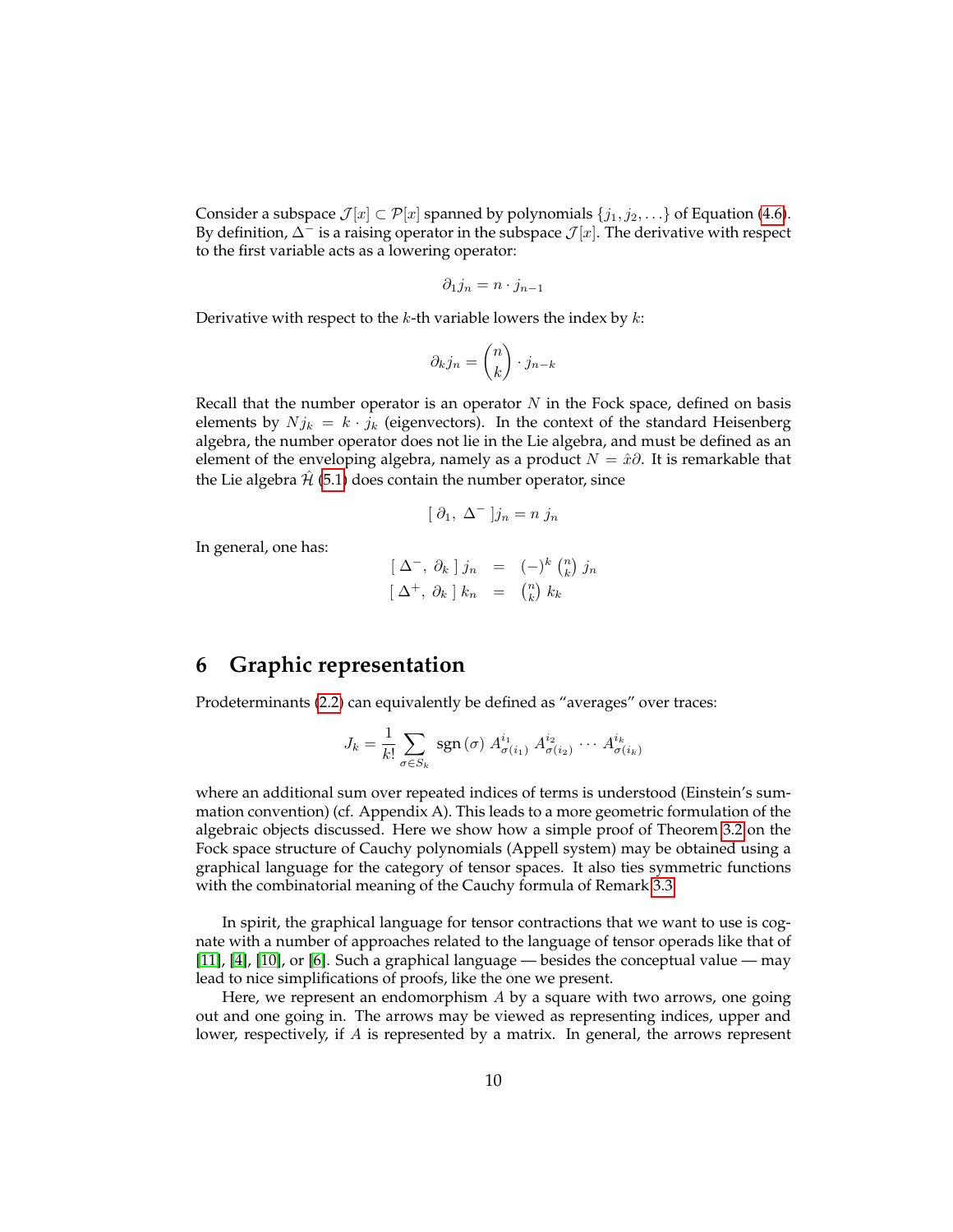"slots" of A viewed as a tensor, contravariant and covariant, respectively. A vector *M* will be represented by a square with a single arrow out ("contravariant slot"); and a linear form (covector), by a single arrow in ("covariant slot"). Figure [1](#page-10-0) shows graphical representation of basic linear operations (contractions).

<span id="page-10-0"></span>

Figure 1: Contractions of tensors A A A A COMMENCIAL OF REAL

<span id="page-10-1"></span>The trace and power-traces can be viewed as seen in Figure [2.](#page-10-1)  $\overline{a}$   $\overline{a}$   $\overline{a}$   $\overline{a}$   $\overline{a}$   $\overline{a}$   $\overline{a}$   $\overline{a}$   $\overline{a}$   $\overline{a}$   $\overline{a}$   $\overline{a}$   $\overline{a}$   $\overline{a}$   $\overline{a}$   $\overline{a}$   $\overline{a}$   $\overline{a}$   $\overline{a}$   $\overline{a}$   $\overline{a}$   $\overline{a}$   $\overline{a}$   $\overline{a}$   $\overline{$ 



Figure 2: Power traces of an endomorphism  $A$ 

 $\overline{A}$  are obtained as follows. Consider a tensor prosuch possible pairings of the  $k$  arrows with the  $k$  slots. The prodeterminants  $J_k$  are obtained as follows. Consider a tensor product of k copies of A, namely the  $(k, k)$ -type tensor  $A \otimes A \dots \otimes A$  (left side of Figure [3\)](#page-10-2). One can take a trace of this operator by closing the k *out*-arrows with the k *in*-arrows . There are k!

<span id="page-10-2"></span>

Figure 3: Tensor product  $A^{\otimes n}$  and alternating tensor ∧

 $\alpha$ <sup>3</sup> ( $\alpha$ )  $\alpha$  and  $\alpha$  and  $\alpha$  are  $\beta$  and  $\beta$  of the  $\alpha$  and  $\alpha$  and  $\alpha$  and  $\alpha$  and  $\alpha$  and  $\alpha$   $\beta$  and  $\alpha$  and  $\alpha$   $\beta$  and  $\alpha$   $\beta$  and  $\alpha$   $\beta$   $\alpha$   $\beta$   $\alpha$   $\beta$   $\alpha$   $\beta$   $\alpha$   $\beta$   $\alpha$   $\beta$   $\$ Scalar  $J_k$  is obtained by taking a sum over all possibilities (permutations), each term assuming the sign corresponding to the parity of the permutation. In other words, we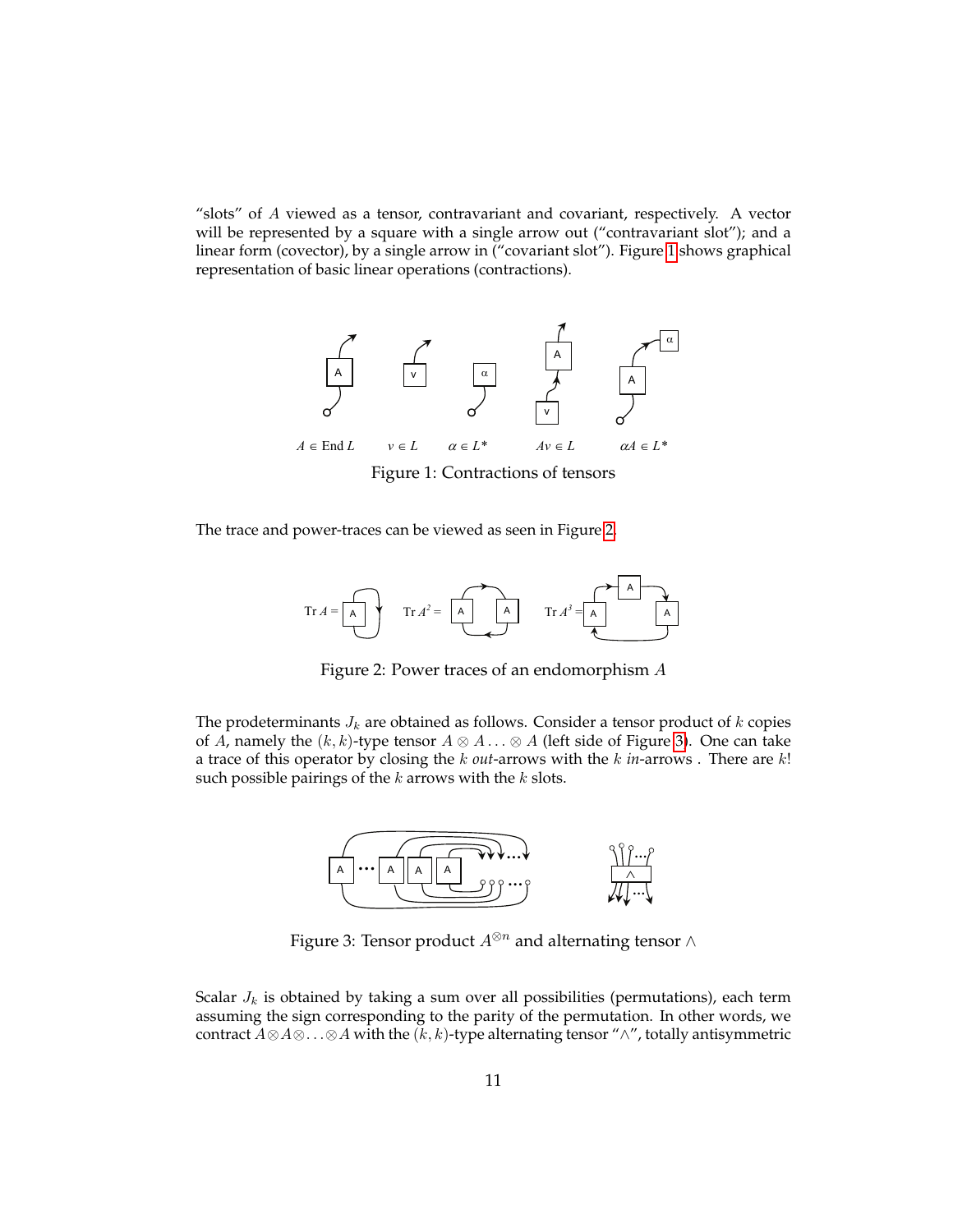<span id="page-11-0"></span>in both sectors (represented in the right side of Figure [3\)](#page-10-2). Figure [4](#page-11-0) illustrates the case of *A* End *L v L L\* Av L A L\**  $J_2$ .



Figure 4: The origin for the second Cauchy polynomial.

This gives the formula relating generalized determinants with power-traces! In a similar Simple combinatorial play with strings one obtains the field invariant *33*, see Figure 5.<br>The general form of Cauchy polynomials as a result of the action of the raising operator simple combinatorial play with strings one obtains the next invariant  $J_3$ , see Figure [5.](#page-11-1)<br>The agreeal faunt of Caucharan lungarials as a may leaf the action of the minima constants

<span id="page-11-1"></span>

**…** Figure 5: The origin of the third Cauchy polynomial. **…**

[\(4.4\)](#page-7-2) emerges by induction and combinatorial meaning of the above tensor contractions. Indeed, increasing the number of the "tensor boxes" on the left side on any of the last three figures will add under contraction two types of new graphical loops: either the new tensor makes a single loop with itself, or it will get in the path of one of the existing loops increasing their length by one. The former case corresponds to the operator  $\hat{x}_1$  in [\(4.4\)](#page-7-2), the latter to  $\delta$ .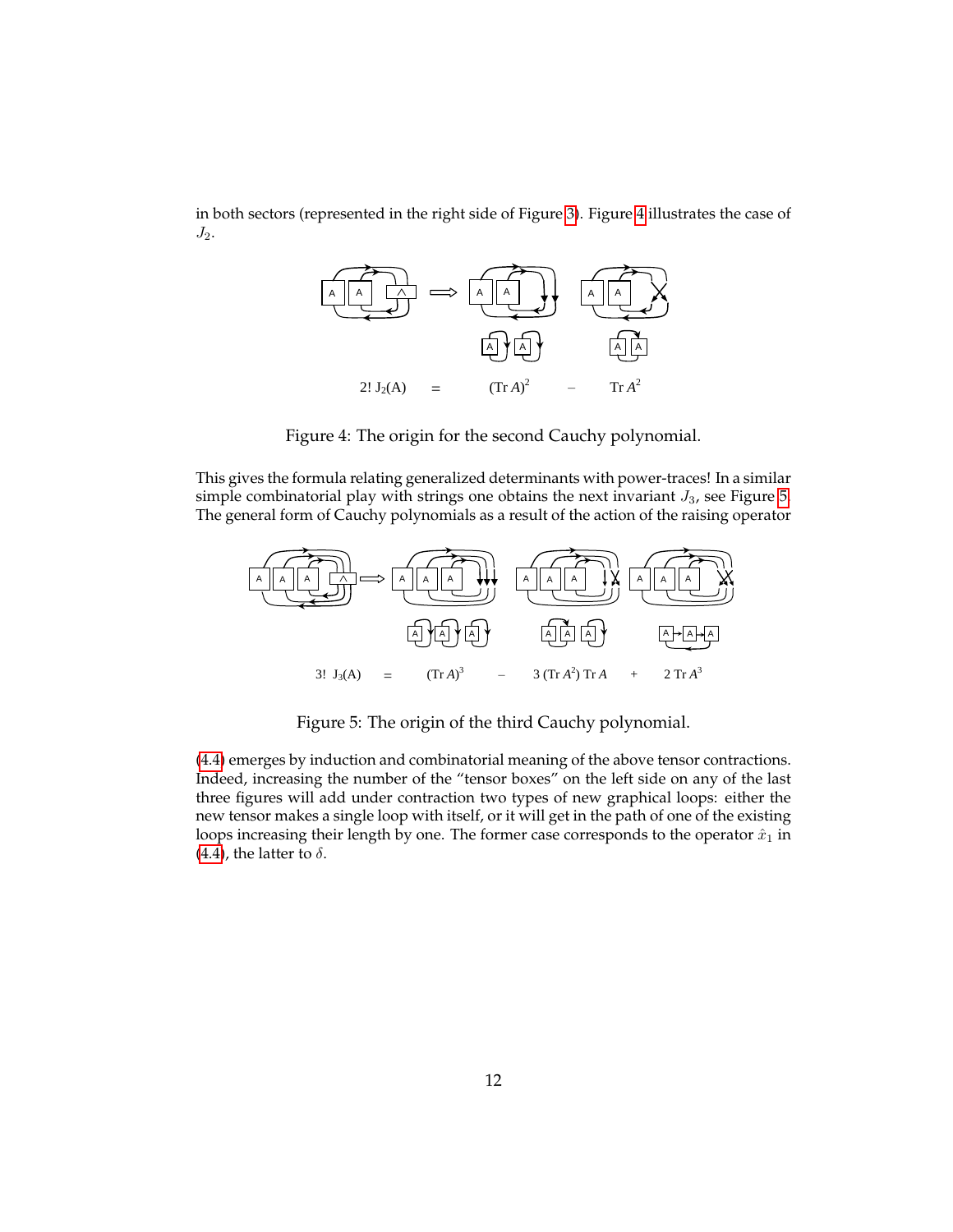# **Appendix**

A. Geometric definition of prodeterminant

Given linear space L of dimension d. Consider Grassmann space (tensor space)

$$
\wedge^k L = L \wedge L \wedge \ldots \wedge L
$$

Any endomorphism  $A \in \text{End } L$  has a natural extension to an endomorphism  $A^{\wedge k} \in$ End  $\wedge^k L$  which for a simple multi-vector  $v_1 \wedge v_2 \wedge \cdots \wedge v_k$  is defined

$$
A^*(v_1 \wedge v_2 \wedge \cdots \wedge v_k) = A(v_1) \wedge A(v_2) \wedge \cdots \wedge A(v_k)
$$

Note that if  $\{e_i\}$  is a basis of  $L$ , and  $\{\epsilon_i\}$  is the dual basis of  $L^*$ , then  $A=\epsilon^i A_i^j e_j$ , and

$$
A^{\wedge k} = A \wedge A \wedge \cdots \wedge A = A_{i_1}^{j_1} A_{i_2}^{j_2} \ldots A_{i_k}^{j_k} e_{j_1} \wedge e_{j_2} \wedge \ldots \wedge e_{j_k} \otimes \epsilon^{i_1} \wedge \epsilon^{i_2} \wedge \ldots \wedge \epsilon^{i_k}
$$

Since multi-vectors  $e_{j_1}\wedge e_{j_2}\wedge \ldots \wedge e_{j_k}$  form a basis in the Grassmann space, the formula for prodeterminant can be easily written as a trace of the induced endomorphism

$$
J_k(A) = \text{Tr } A^{\wedge k}
$$

In particular,  $J_1(A)$  = Tr A and  $J_n(A)$  = Tr  $A^{\wedge n}$ .

B. Matrix manifolds

Consider orbits of the adjoint action of the general linear group  $GL(n)$  acting on the space of endomorphisms End  $(L)$  over some field of some space L of dimension dim  $L =$  $n$ :

$$
g:\; M \longrightarrow gMg^{-1}
$$

The  $n \times n$  dimensional space End  $\cong \mathbb{R}^{n \times n}$  is foliated by the orbits of this action, which we call **matrix manifolds** (see [\[8\]](#page-14-7), where the case of complex spaces is considered). Thus the prodeterminants  $J_k$  are invariant with respect to this action and they are natural objects to consider in this context. In particular, a set of  $n$  values determines an orbit (that is, the set of orbits is parameterized by the values of  $J$ 's). If a matrix  $M$  is an element of some orbit  $\mathcal{O}_M$ , then

$$
\operatorname{Ker} J_1(M) \cap \operatorname{Ker} J_2(M) \cap \ldots \cap \operatorname{Ker} J_n(M) = T_M \mathcal{O}
$$
\n(6.1)

For more (the role played by the rank of  $M$  and for applications in field theory), see [\[8\]](#page-14-7).

#### LAX EQUATION

Consider a matrix representation of Lie algebra L and a dynamical system

$$
\dot{M} = [M, B]
$$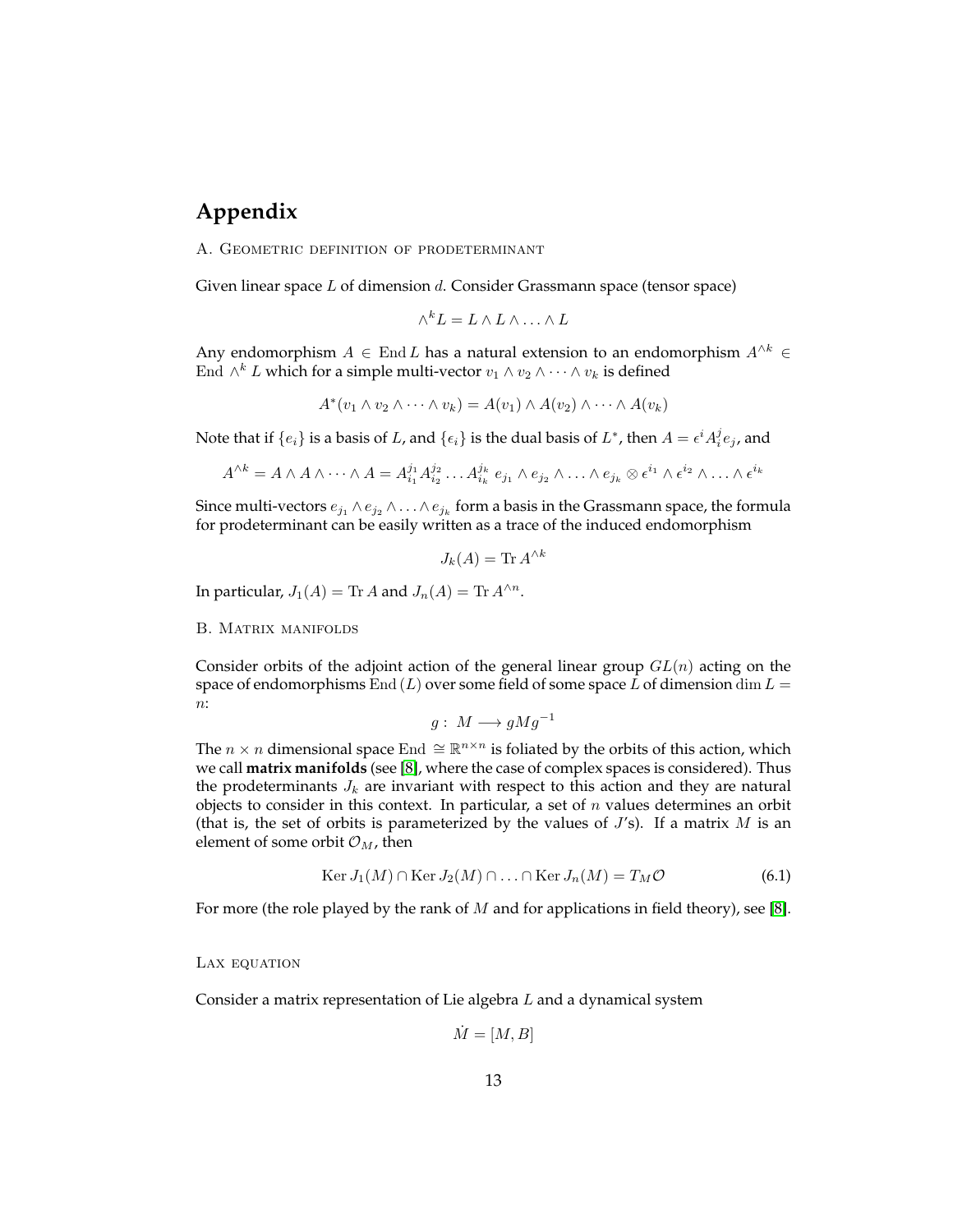The power-traces of M provide natural invariants (called *Casimir invariants*) of the Lax dynamical system. Indeed

$$
\frac{d}{dt} \text{Tr } M^n = n \text{Tr } \dot{M} M^{n-1} = n \text{Tr } [M, B] M^{n-1} \n= n (\text{Tr } M B M^{n-1} - \text{Tr } B M M^{n-1}) = 0
$$
\n(5)

In particular, one can consider the adjoint representation of  $L$  and then  $M$  and  $B$  are directly elements of L. Let L be a Lie algebra. In [\[7\]](#page-14-8) we consider the space of L as a manifold and define a (1,1)-type tensor field (a field of endomorphisms) by

$$
A_x(\tilde{v}) = (\mathrm{ad\,}_x v)^\sim = [x, v]^\sim
$$

If  $x^i$  are (linear) coordinates on L then

$$
A = x^i \ c^k_{ij} \ \frac{\partial}{\partial x^k} \otimes dx^j
$$

At every point  $a \in L$ , tensor A can be viewed as an endomorphism of the tangent space,  $A: T_aL \to T_aL$ . One can define a distribution  $\Im A \subset TL$ . It is easy to show that this distribution is integrable; the integral manifolds  $O$  coincide with the orbits of the adjoint action of L, and:

$$
\Im A = T\mathcal{O}
$$

The power-traces of the adjoint representation provide a set of scalar functions  $I_i: L \rightarrow$  $\mathbb{R}$ . One of them,  $I_2$ , is the Killing form (known in this context as Cartan quadratic function)

$$
I_2(a) = K(a, a) = c_{ip}^q c_{qj}^p a^i a^j
$$

Constant value of the Killing function determine a pseudosphere (hyperbolic sphere in the case of semi-simple algebras). Orbits of the adjoint action of the corresponding Lie group lie in these spheres. They lie inside the surfaces determined by all the higherorder power-traces. Thus, if for a set of n numbers  $r$  we define a submanifold of  $L$ 

$$
S(r_1, \ldots, r_n) = \{ a \in L \mid I_1(a) = r_1, \ldots, I_n(a) = r_n \}
$$

then at any point  $a \in L$ 

$$
\mathcal{O}_a \subset S(I_1(a), \ldots, I_n(a))
$$

Given vector field  $B$  on  $L$ , define a new vector field of a dynamical system

$$
X_B=A\!\sqcup B
$$

Thus we have a corollary: every Lax dynamical system on  $L$  preserves each  $I_i$  as the first integral of motion. Indeed:

$$
X_B f = df \sqcup X_B = df \sqcup A \sqcup B = 0
$$